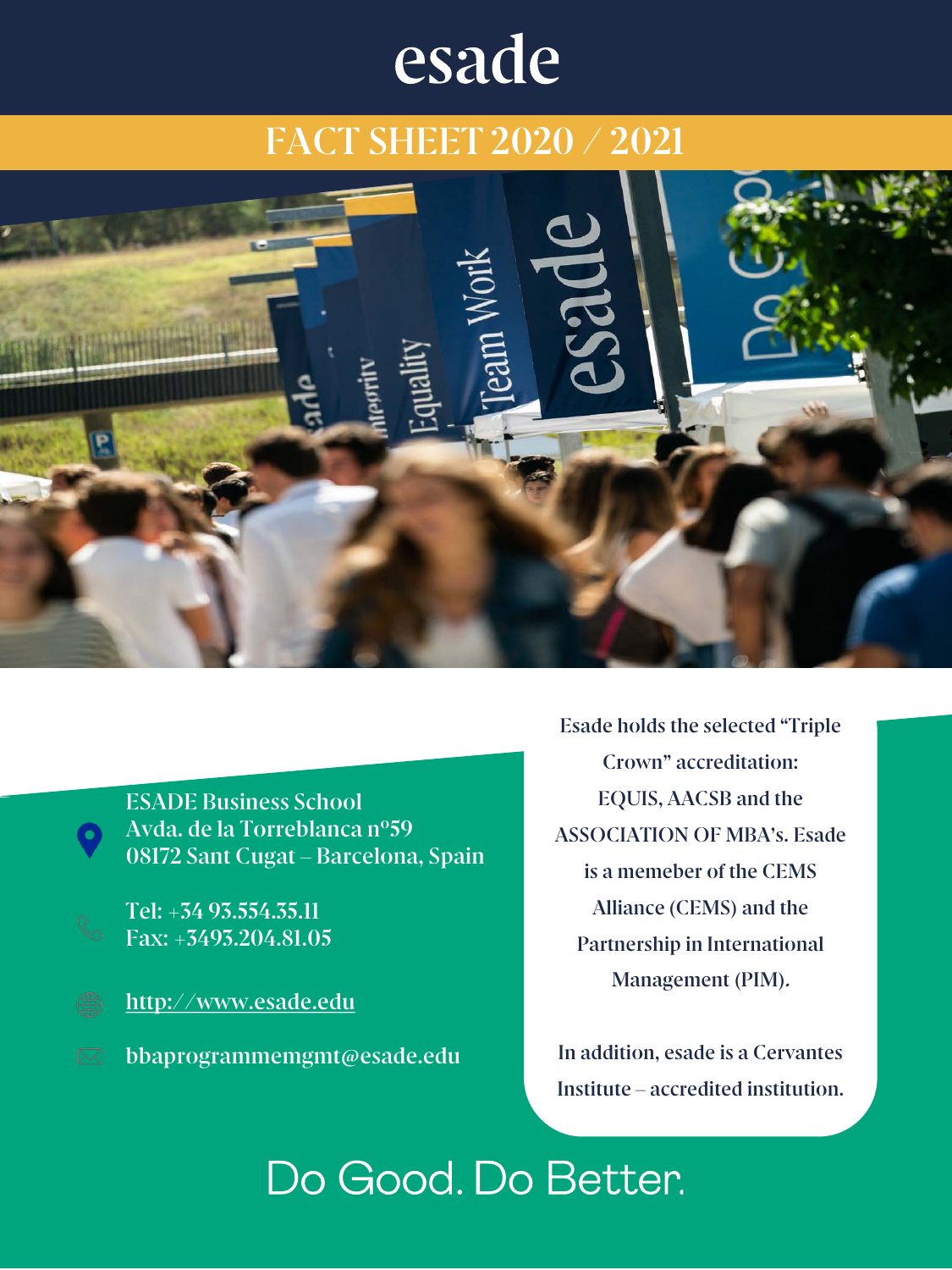

## **APPLICATION**

## **ADMISSION REQUIREMENTS**

Students must be nominated by the partner schools.

Students should have completed at least one year of studies at the undergraduate level

## **NOMINATION PROCESS**

To be completed by the home university Exchange coordinators. Deadlines: **Fall term** April 30th **Spring term** September 30<sup>th</sup>

## **APPLICATION PROCESS**

Documents must be provided by the student. Deadlines: **Fall term** June 30th **Spring term** October 15<sup>th</sup>

## **COURSE REGISTRATION**

To be completed online by Exchange students **Fall Term:** July 9th – July 14th **Spring Term:** Nov  $10^{th}$  – Nov  $15^{th}$ 

- Copy of Passport (or ID Card only for EU citizens)
- $\checkmark$  Proof of Health Insurance (indicating clearly the coverage for the full exchange period)
- $\checkmark$  Resume/ Curriculum Vitae
- $\checkmark$  Official Transcript from Home University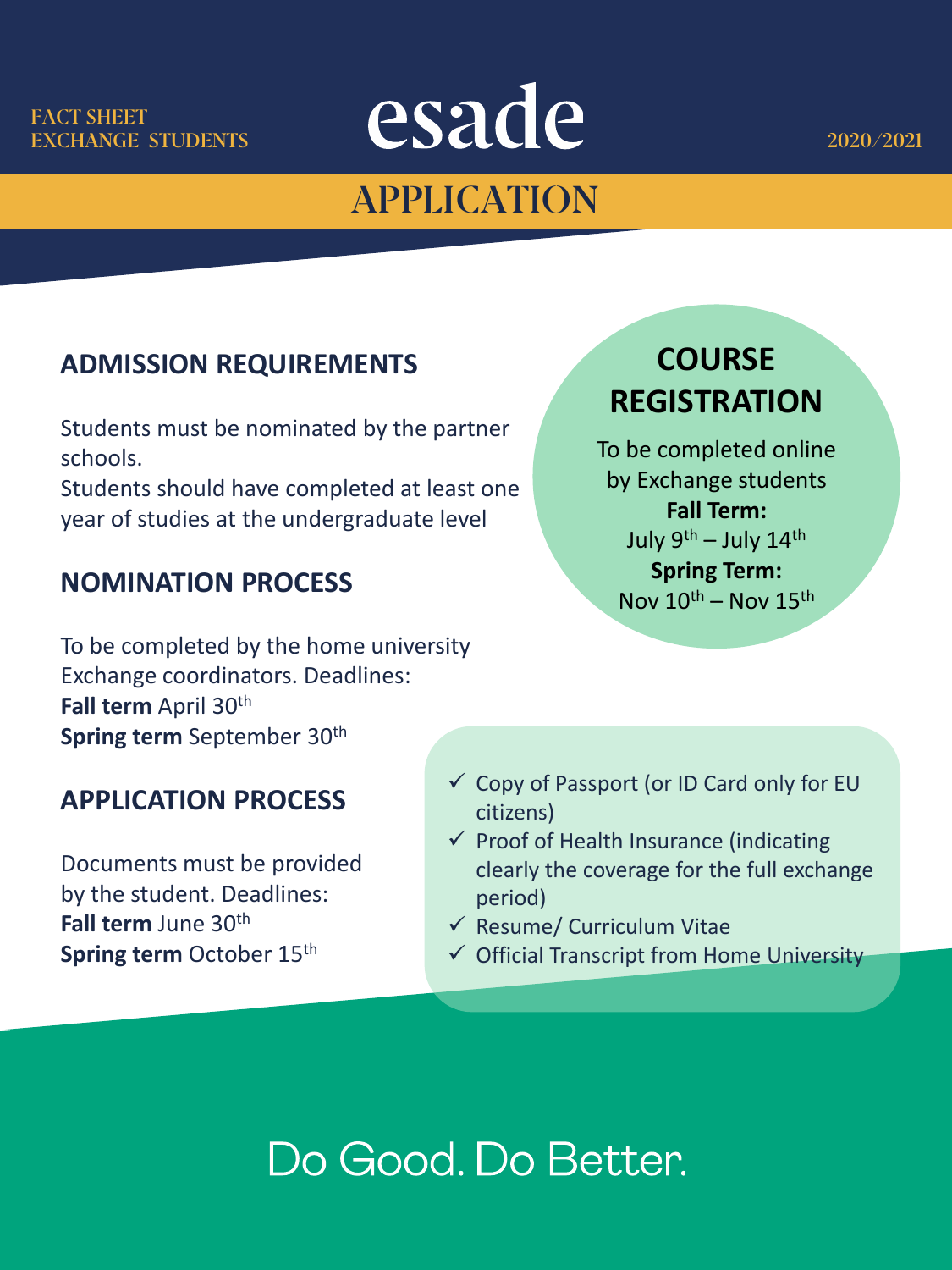

## **ACADEMIC CALENDAR**

## **FALL TERM 2020**

### **(August 31st to December 11th)**

| August $25^{th}$ – August $30^{th}$                                                                  | <b>Add &amp; Drop Period</b>                |
|------------------------------------------------------------------------------------------------------|---------------------------------------------|
| August 31 <sup>st</sup> – September 4 <sup>th</sup>                                                  | Spanish Intensive Course (optional, online) |
| Online                                                                                               | <b>Orientation Program*</b>                 |
| *Due to the extraordinary situation the Orientation Program will not include face-to-face activities |                                             |
| September 7th                                                                                        | Students expected to be on campus           |
| December 11 <sup>th</sup>                                                                            | <b>Official End of Fall Term 2020</b>       |
| December 21 <sup>st</sup> - January 7 <sup>th</sup>                                                  | <b>Christmas Break</b>                      |

## **SPRING TERM 2021**

### **(January 11th to May 9th)**

November 24th – November 29th Add & Drop Period TBC **TBC CONSERVING TBC CONSERVING CONSERVANCE OPTICALLY OPTICALLY ATTACK CONSERVANCE OPTICALLY AND A STATE OF A STATE OF A STATE OF A STATE OF A STATE OF A STATE OF A STATE OF A STATE OF A STATE OF A STATE OF A STATE** January 11<sup>th</sup> Beginning of Spring Term March  $29^{th}$  – April  $5^{th}$  exter Break

January  $11<sup>th</sup>$  – January  $15<sup>th</sup>$  Spanish Intensive Course (optional) May 9<sup>th</sup> **Official End of Spring Term 2021**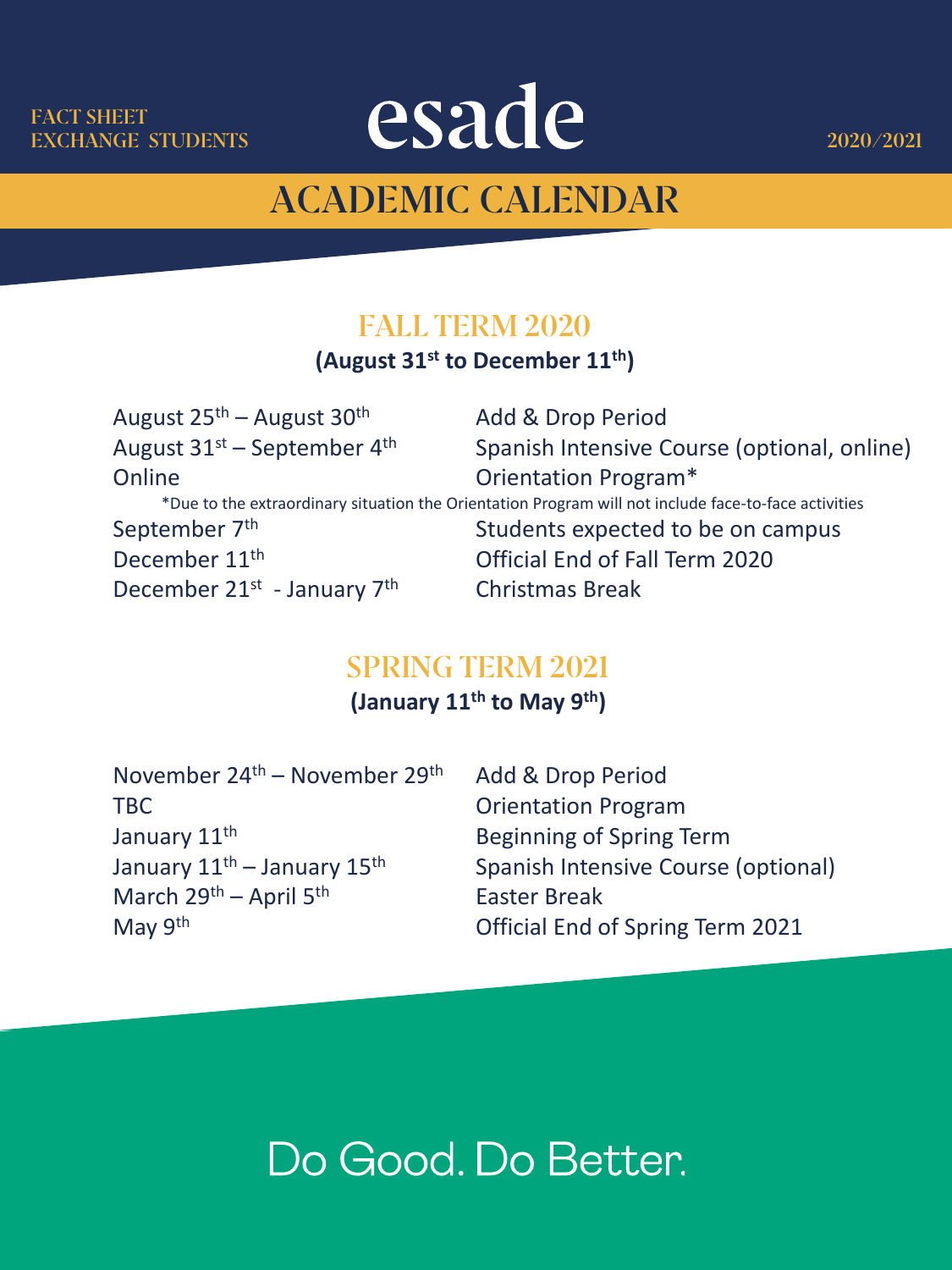

## **LEARNING EXPECTATIONS**

## **COURSE OFFER AND EXAMS**

The Exchange Programme course offer will be available on the esade intranet. Please refer to the syllabus of each subject, where the final assessment is clearly indicated.

## **REGISTRATION TO COURSES**

Courses can only be added/dropped during the oficial registration or **add/drop periods**. No changes will be admitted once those periods are over. Students are kindly invited to check in advance with their home universities which courses can be mapped or not.

## **LANGUAGE OF INSTRUCTION**

Courses are taught in **English** and in **Spanish**.

Students interested in taking courses taught in Spanish are highly recommend to have a B1 level in Spanish laguage, according to the Common European Framework for Reference of languages (CEFR). We reserve the right to ask the oficial certificates as a proof of Spanish knowledge.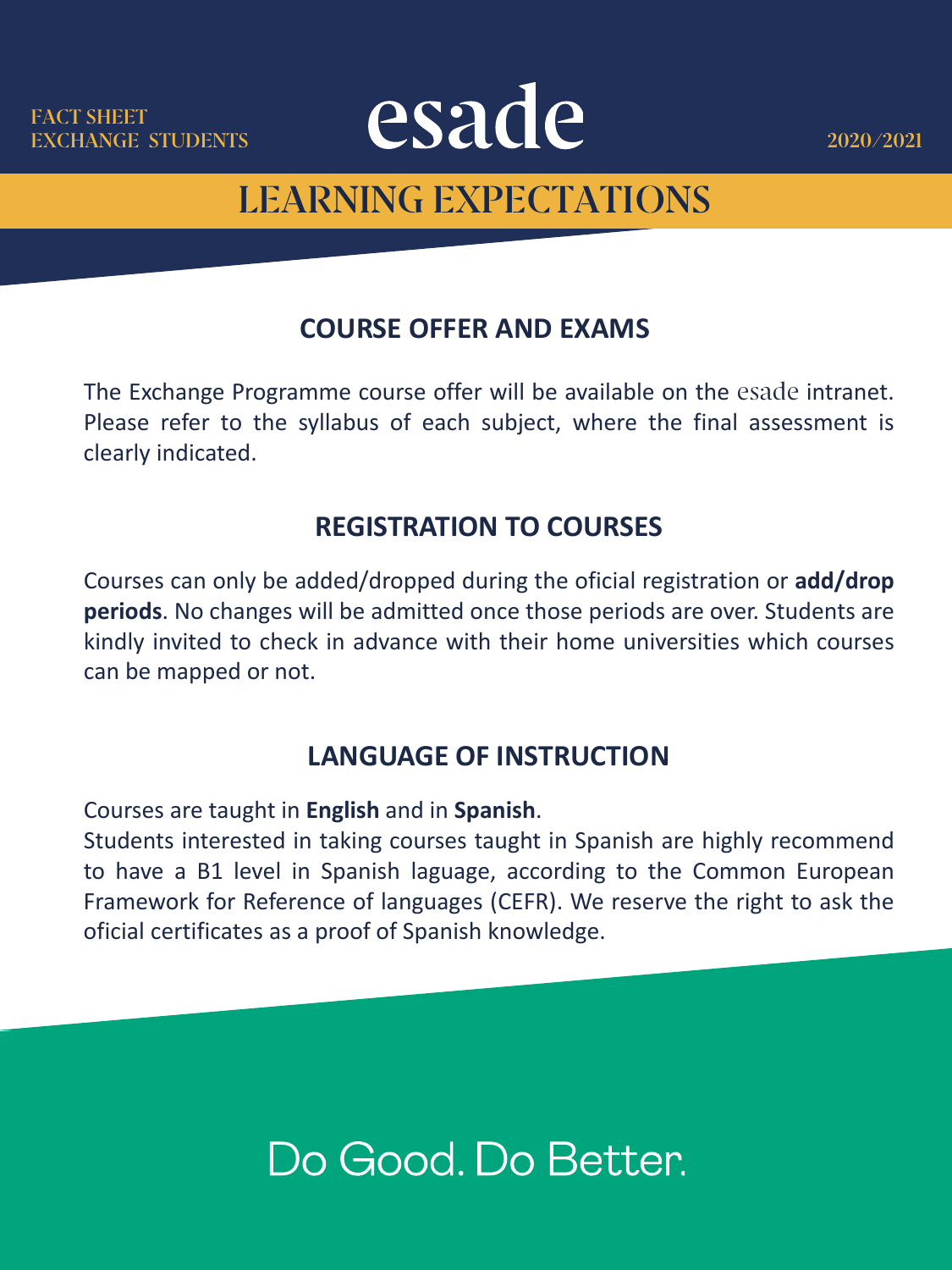

## **LEARNING EXPECTATIONS**

### **SPANISH INTENSIVE COURSES**

Esade offers a Spanish intensive Language course for all Exchange students who want to learn or improve their Spanish. The Spanish Intensive Course takes place during the Orientation Program and grants 2 ECTS. Note that students must enroll during the registration process

### **GRADING**

| $0,0 - 4,9$ | Failed             |
|-------------|--------------------|
| $5,0 - 6,9$ | Passed             |
| $7,0 - 8,9$ | <b>Distinction</b> |
| $9,0 - 10$  | Outstanding        |

Non numeric grades NP is Non-attended

## **COURSE WORKLOAD**

Students from European universities **Min 27 ECTS – Max 33 ECTS** Students from Non-European universities **Min 23 ECTS – Max 33 ECTS**

> **1 ECTS = 25 working hours**

*However, if the student is allowed to take a lower amount of ECTS, we would need to receive a written approval of the Home University Exchange coordinator.*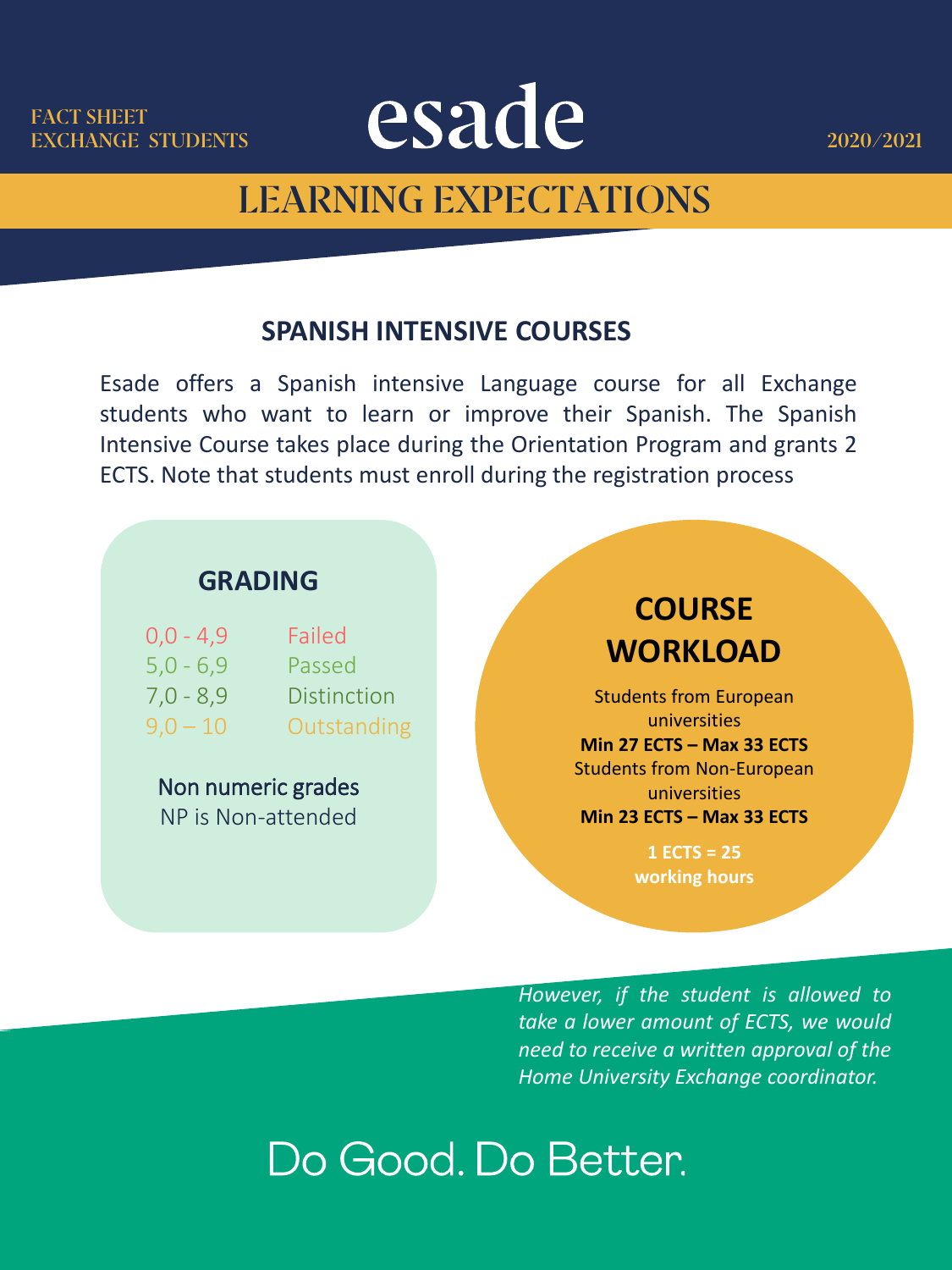

## **FACT SHEET 2020/2021**

### **ENTRY VISA AND RESIDENCE PERMIT**

EU citizens only need a Passport or national ID in order to enter Spain. Non-EU citizen Will need a Student Visa. When you apply for a Student Visa (*Visado de Estudiantes*) you Will be asked for the following documents:

- Passport (valid for at least 1 years from date of application)
- 2 Passport-size photos
- Proof of financial means
- Proof of medical/accident insurance to cover length of stay
- Letter of Acceptance from esade
- Other documentation, like proof of residence in Consulate's jurisdiction, a medical certificate, or a certificate of absence of a police record may also be required

whether to issue a 90-day visa or a 180-day visa. For longer stays, you **working hours** The Spanish Embassy or Consulate in your home country Will decide must apply for a 90-day visa and then apply for a **Student Residence Card**  within the first 30 days of your arrival.

Please check the **Exchange Student Guide** and with the nearest Spanish Embassy or Consulate in your home country for more detailed information.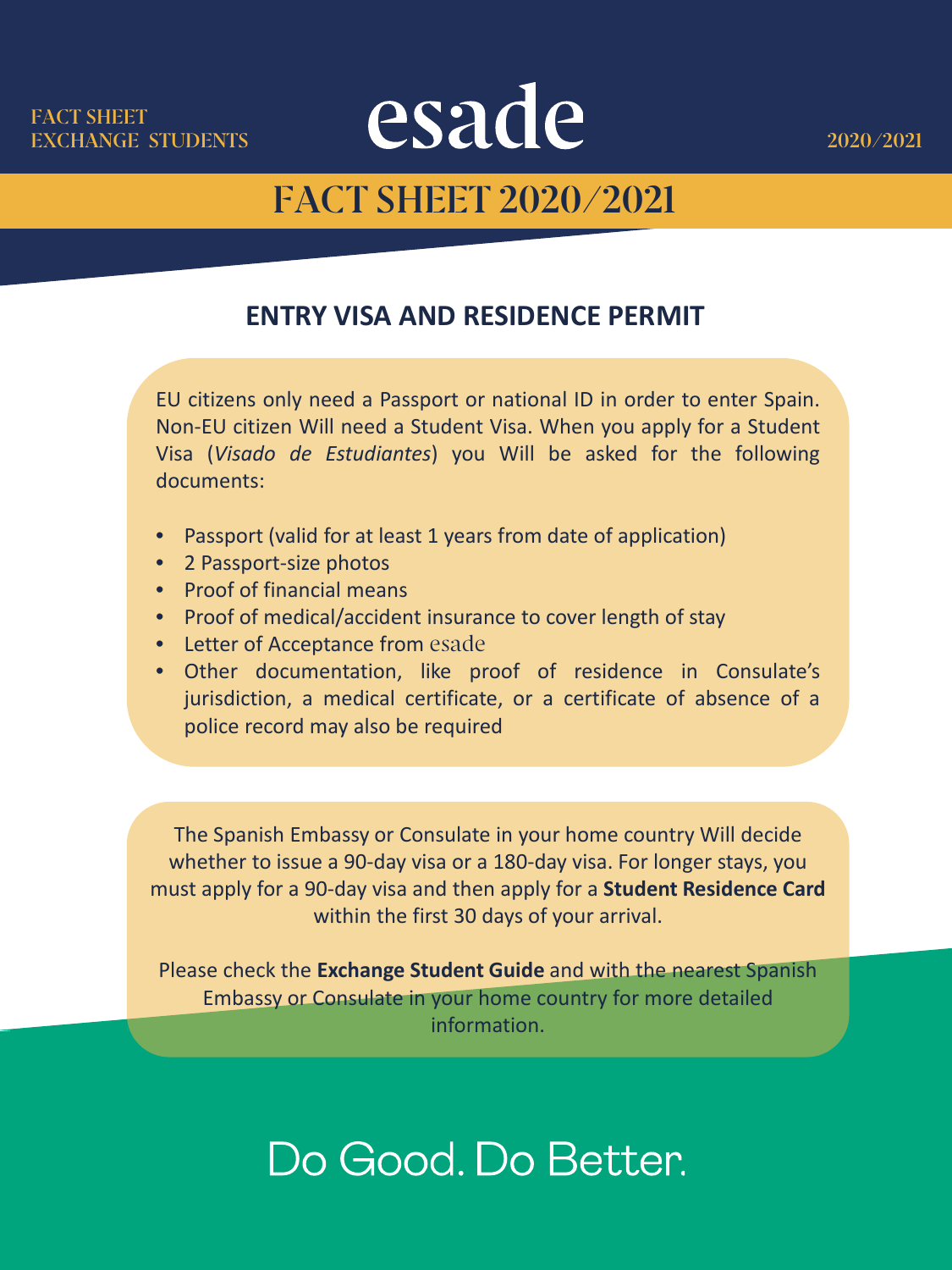

## **EXTRA INFORMATION**

#### **HEALTH INSURANCE** W

Exchange participants must arrive with their own health insurance that covers all international incidents. More information about health insurance can be found in the ESADE Exchange Student Guide, which is available on the intranet.

## **A COST OF LIVING**

Approximate cost of living while coursing at esade:



Waived



Accomodation 800€/month On Campus

Transportation

**working hours** 40€/month

Meals&Groceries 200-300€/month

Miscellaneous

150€/month